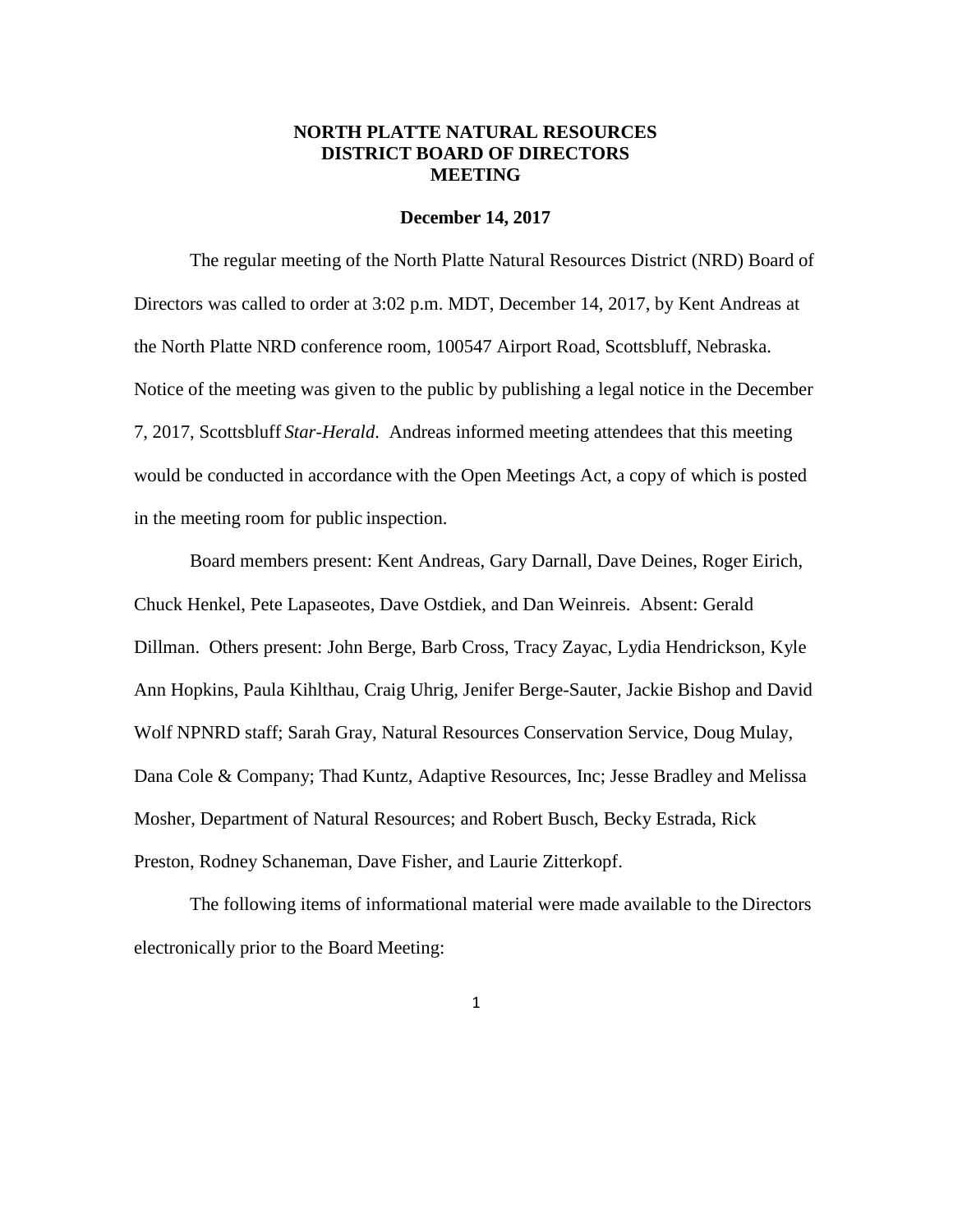# **MAILING, December 7, 2017-**

- 1. Meeting Notice
- 2. Agenda
- 3. Minutes, North Platte Natural Resources District, Board of Directors Meeting, November 9, 2017.
- 4. Minutes, North Platte Natural Resources District, District Operations Committee Meeting, November 30, 2017.
- 5. Minutes, North Platte Natural Resources District, Water Resources Committee Meeting, November 30, 2017.
- 6. Treasurer's Report

The following items were provided to the Directors at the Board Meeting:

- 1. Agenda
- 2. Minutes, North Platte Natural Resources District, Board of Directors Meeting, November 9, 2017.
- 3. Treasurer's Report
- 4. Manager's Report
- 5. Report on Preliminary Robust Review Goals and Model Simulation Setup for POAC, by Jesse Bradley, Department of Natural Resources.
- 6. Minutes, North Platte Natural Resources District, District Operations Committee Meeting, November 30, 2017.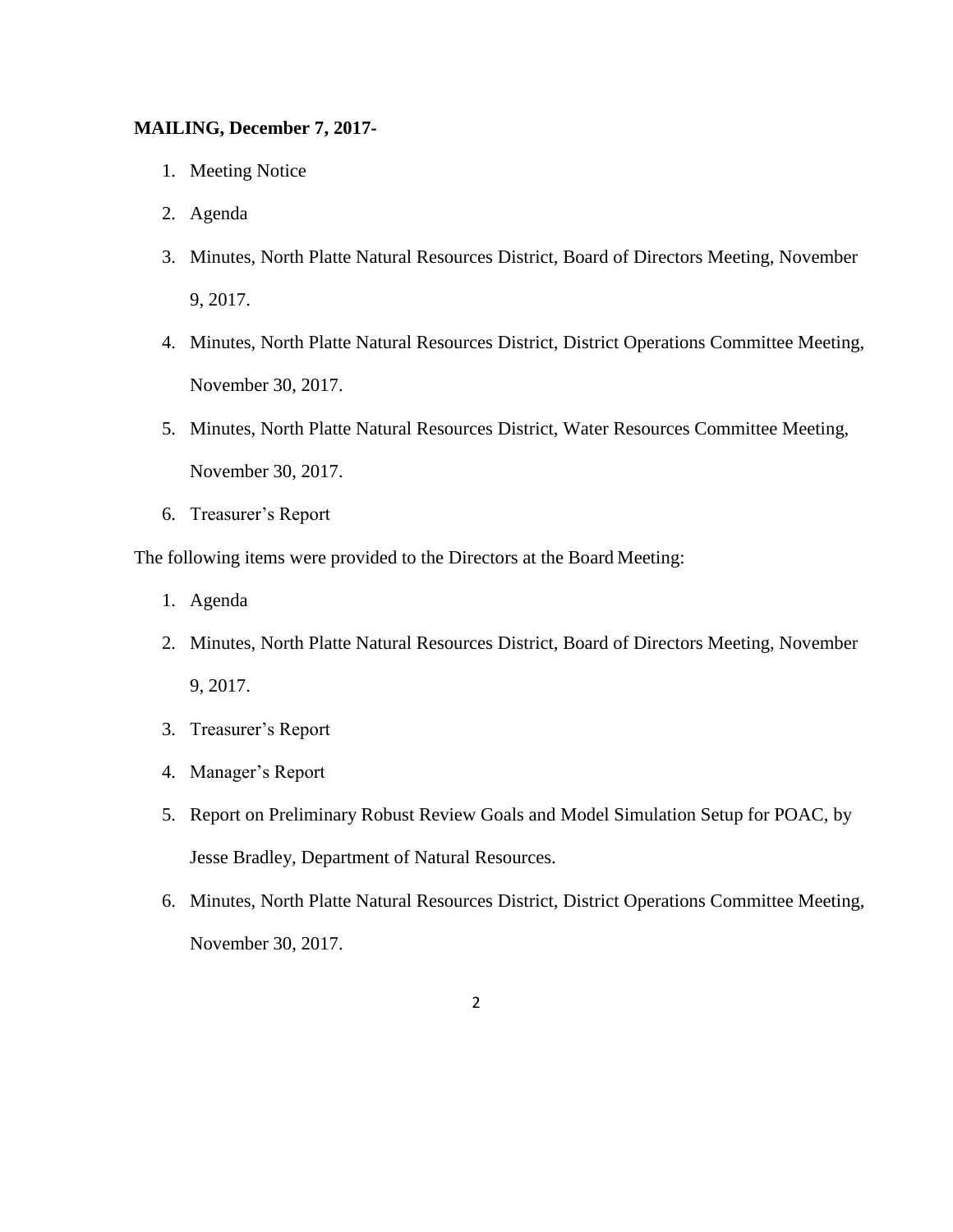- 7. Minutes, North Platte Natural Resources District, Water Resources Committee Meeting, November 30, 2017
- 8. North Platte Natural Resources District, Master Plan, prepared to meet the statutory requirements of Nebraska Revised Statute 2-3276.
- 9. Consideration of the North Platte Natural Resources District, Financial Statements of June 30, 2017.
- 10. Consideration of Re-organization of the North Platte Natural Resources District, Board of Directors, and Committees.

# **3. Approval of Minutes of Previous Meeting**

The Board reviewed the minutes of the November 9, 2017, regular Board meeting.

Moved by Darnall, seconded by Henkel, to approve the minutes of the November 9, 2017,

# regular Board meeting. Motion passed.

Ayes: Andreas, Darnall, Deines, Lapaseotes, Ostdiek, Weinreis

Nay: None

Abstain: Eirich, Henkel

Absent: Dillman

# **4. Treasurer's Report and Accounts Payable**

Dave Ostdiek reviewed the Treasurer's report with the Board. Moved by Eirich,

seconded by Weinreis, to accept the Treasurer's report and pay the bills as listed. Motion

passed.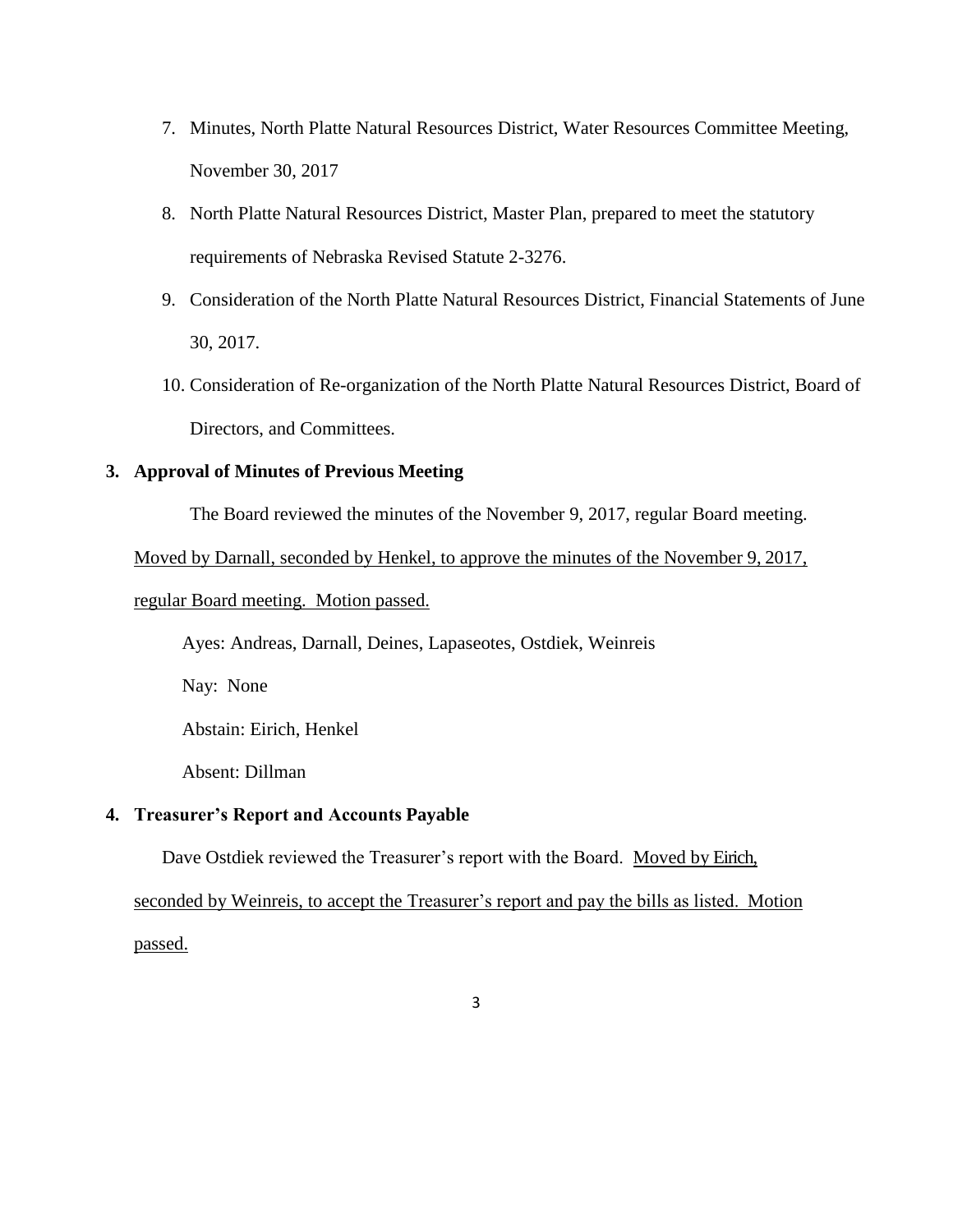Ayes: Andreas, Darnall, Deines, Eirich, Henkel, Ostdiek, Weinreis Nay: None Abstain: Lapaseotes

Absent: Dillman

### **5. Comments from the Public**

Dave Fischer commented on how he sent a letter to the Nebraska Department of Natural Resources explaining that LB962 (2004) and the District's Integrated Management Plan (IMP) are not needed because the area is already sending water downstream. He explained that DNR measures the consumptive use of water, but he believes that water is not consumed. The water escapes by evapotranspiration out of the plant and eventually makes it way east. He provided copies of his letter to the board.

Rick Preston, general Manager of the Gering Ft. Laramie Irrigation District, was on the Drought planning committee. He wants to make sure that the plan is carefully considered by the Board. The committee did a great job coming up with a great plan, and he believes that if we had this plan in place during the early 2000's, the drought would not have been as severe as it was.

Board Member Dave Ostdiek wanted to acknowledge the members of the drought planning committee for their time and efforts in drafting the plan.

#### **6. Manager's Report**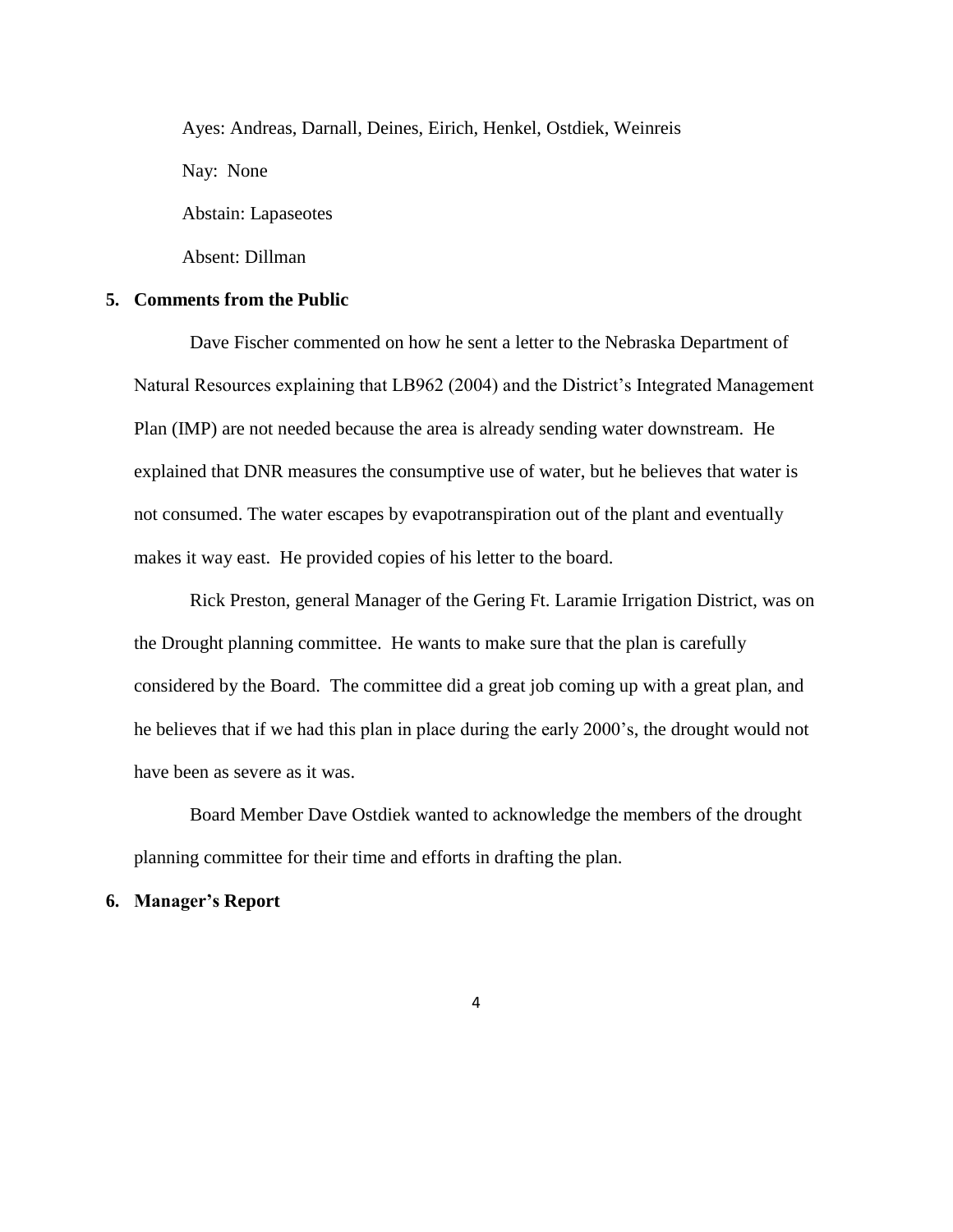Berge reported Elizabeth Miller has resigned effective December  $15<sup>th</sup>$  to explore new opportunities. The District has received an estimate from Capital Business Systems to perform our IT work, including a virtual CIO component. The potential with this would be much more predictability in cost, and reliable service. The current provider has been informed of the other proposal, and they, too, will be working on a proposal to address some of the District's concerns. The bottom line is that the current proposal from Capital Business Systems would cost approximately \$48,000 in comparison to the \$69,000 spent with Bytes last year. Staff is working with our former insurance carrier on some audit issues and cost differentials related to an audit from last year. The entire month of December is sign up for flex spending for employees.

Employees have participated in a food drive for CAPWN over the past several weeks and made an announcement prior to this meeting about the food being donated. Total amount of beans to be donated to CAPWN will be 7,000 pounds, 500 pounds of potatoes from Walther Farms and non-perishable food items donated by our staff that as of this writing, had not been weighted. Carolyn Hudson and Scott Schaneman will be working on a confined space protocol for working with the pit at Harrisburg Water System, and pits around the District at feedlots.

Elizabeth Miller completed her research and thesis on attitudes on water use and regulation. This document will be very helpful as the District proceeds into the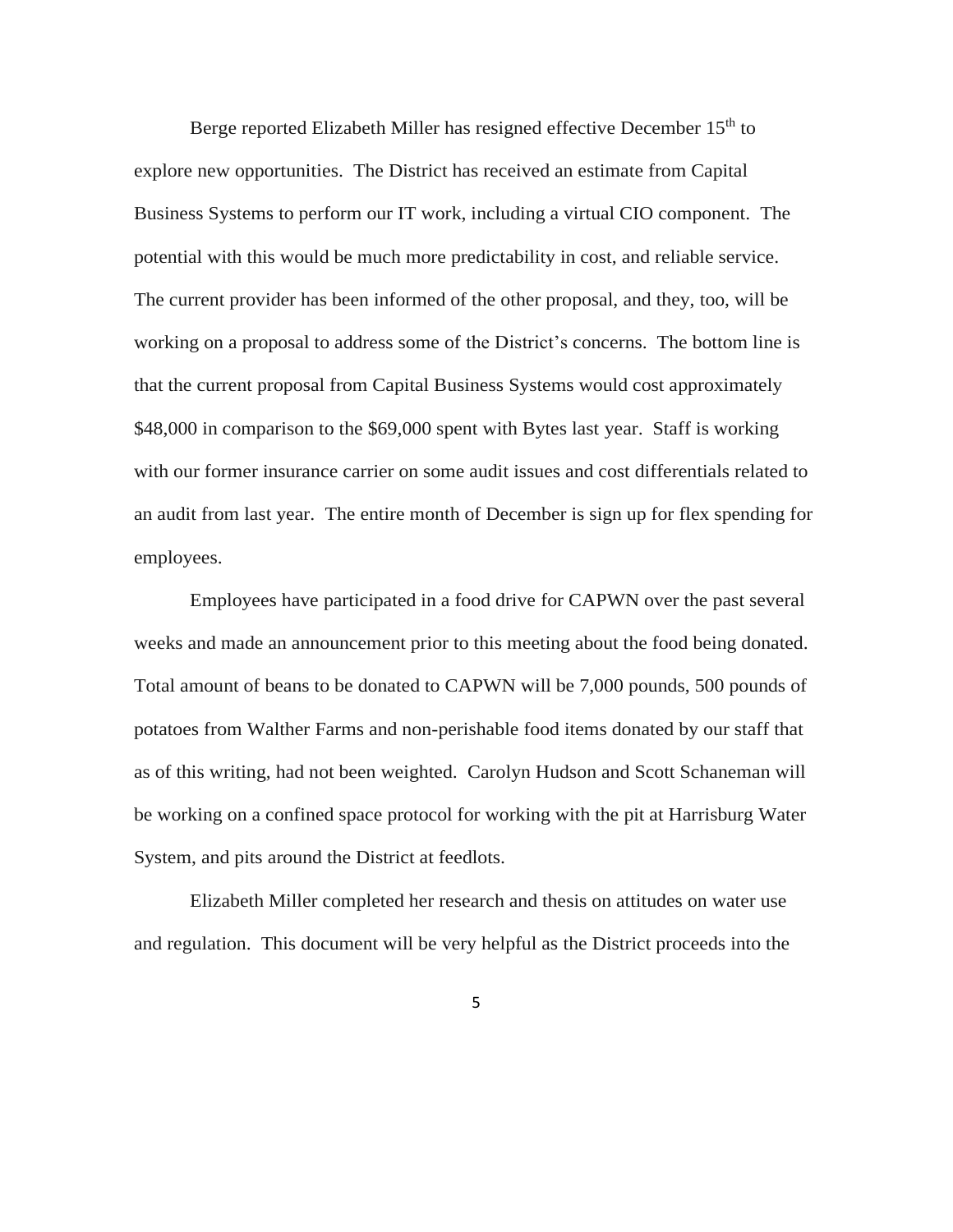IMP negotiations next year and completion of the Basin Wide Plan. During recent discussions with the administrators of the Platte Basin Coalition, Berge suggested that the District might repurpose Water Resources Cash Fund dollars from conjunctive management projects on Minatare, Nine-Mile and Wrangler to the EPIC line item in the budget for allocation buy-downs.

Berge attended a meeting with the Upper Platte Basin managers to discuss the possibility of leasing storage water from reservoirs for beneficial uses, including intentional recharge. Though this doesn't work for the District, given the complexity of the system, it was interesting to hear the proposal for leasing of water from McConaughy.

Dave Deines, Dave Christian and Berge attended the Gering Valley Flood Control Permanent Maintenance Committee meeting on December 12. Berge also met with Xin Qiao, Irrigation Management Specialist with UNL to discuss opportunities for partnership on technology, irrigation timing and VRI applications. Several of us will be working on a white paper to formalize a proposal for partnership.

Diamond Rafter's landowner has successfully relinquished his surface water rights, and the District is now working with them to retire the remaining groundwater irrigated acres utilizing the Water Sustainability Fund grant.

Several staff and board members will be attending the Legislative Conference on January 23 and January 24 to discuss the legislative session and meet with Senators.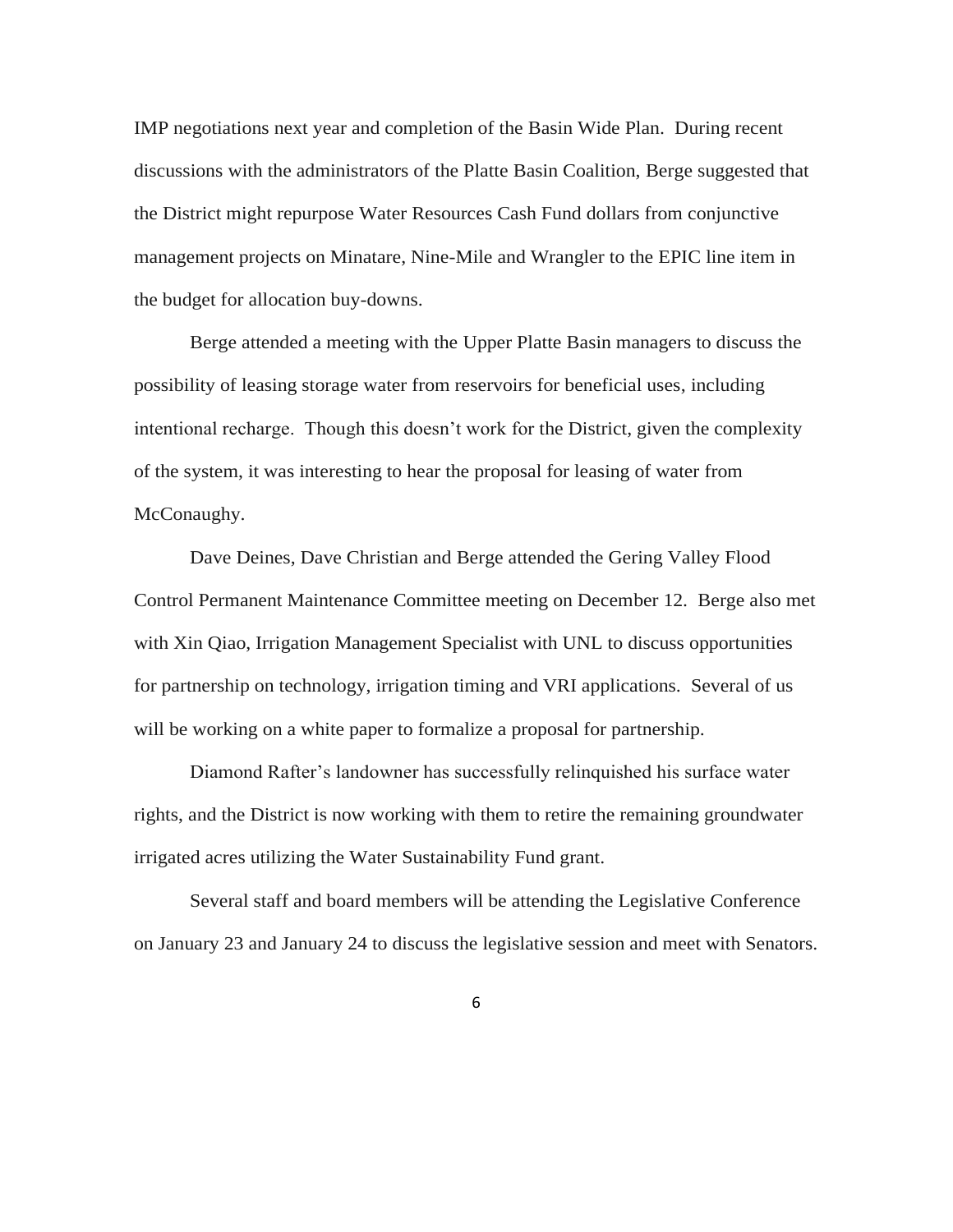The major issues of the session will be budget and property tax reform. Berge will be meeting with the new Farm Bureau Grower Representative on January 16 to discuss water issues.

#### **7. Greenhouse Update**

Barb Cross updated the Board on the progress of the Greenhouse. The greenhouse is gaining not only state-wide interest, but national interest in what the District is doing. She is working with Jessica Groskopf at the UNL Extension to see if it can be a sustainable option for producers in our District. Cross has raised over \$70,000 in private donations and has also applied for an Environmental Trust grant to help with the construction costs.

### **8. Report on Upper Platte Basin Preliminary Model Evaluation of Post-1997**

### **Groundwater Only Acres**

Thad Kuntz reviewed the modeling for the Robust Review again for the Board touching on some of the figures that are used in the Western Water Use Management Model. He summarized the changes in the Post-1997 numbers and found that the District's groundwater management activities and programs have done a very good job helping the NRD meets its obligations for the IMP.

# **9. Report for the District Operations Committee and Water Resource Committee**

Berge provide the report for both committees, since both committees discussed the drought plan. Both committees provided some edit suggestions to he plan and asked the staff to incorporate those changes into the plan and bring it back to them for review.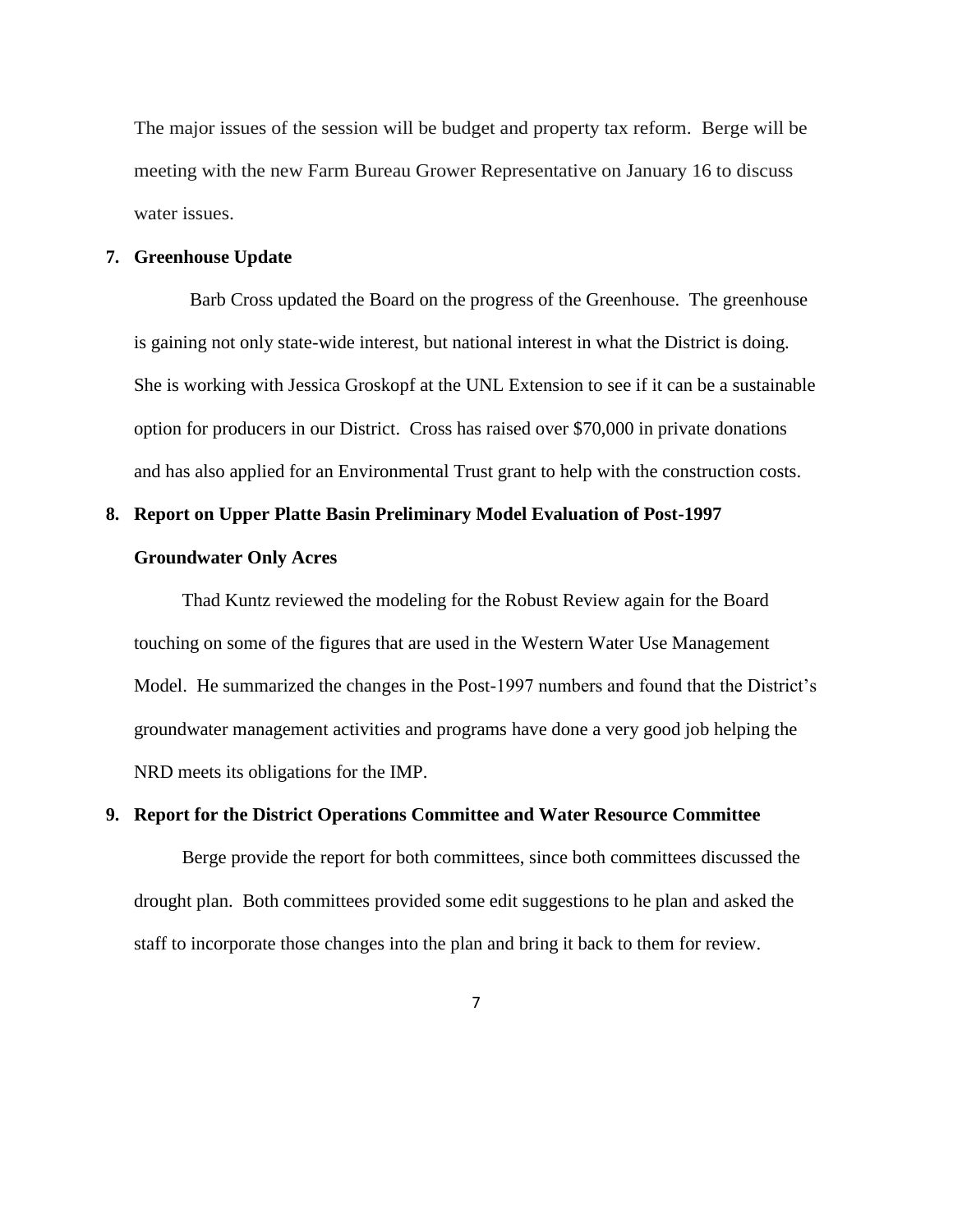### **10. Strategic Planning**

# **a. Implementation Plan**

## **b. Master Plan**

Berge reported the District's Master Plan, including an Implementation Plan, needs to be reworked, and it should be expanded to be a comprehensive strategic plan. Berge is asking for volunteers from the Board to help draft the plan, so staff has more Director input before it arrives at the committee meeting.

## **c. Consideration of Strategic Planning Committee**

Moved by Weinries, seconded by Ostdiek, to approve the appointment of Pete Lapaseotes, Chuck Henkel, Dave Deines, and Roger Eirich to the North Platte NRD Strategic Planning Committee. Motion passed.

Ayes: Andreas, Darnall, Deines, Eirich, Henkel, Lapaseotes, Ostdiek, Weinreis Nay: None

Abstain: None

Absent: Dillman

#### **11. Consideration of Audit Report**

Doug Melay explained their findings in the audit. On both the government activities side and business side, the accounting principles were fairly presented. The only deficiencies were the segregation of duties, the number of people that work on the accounting process and there were some uncollateralized bank accounts. The two